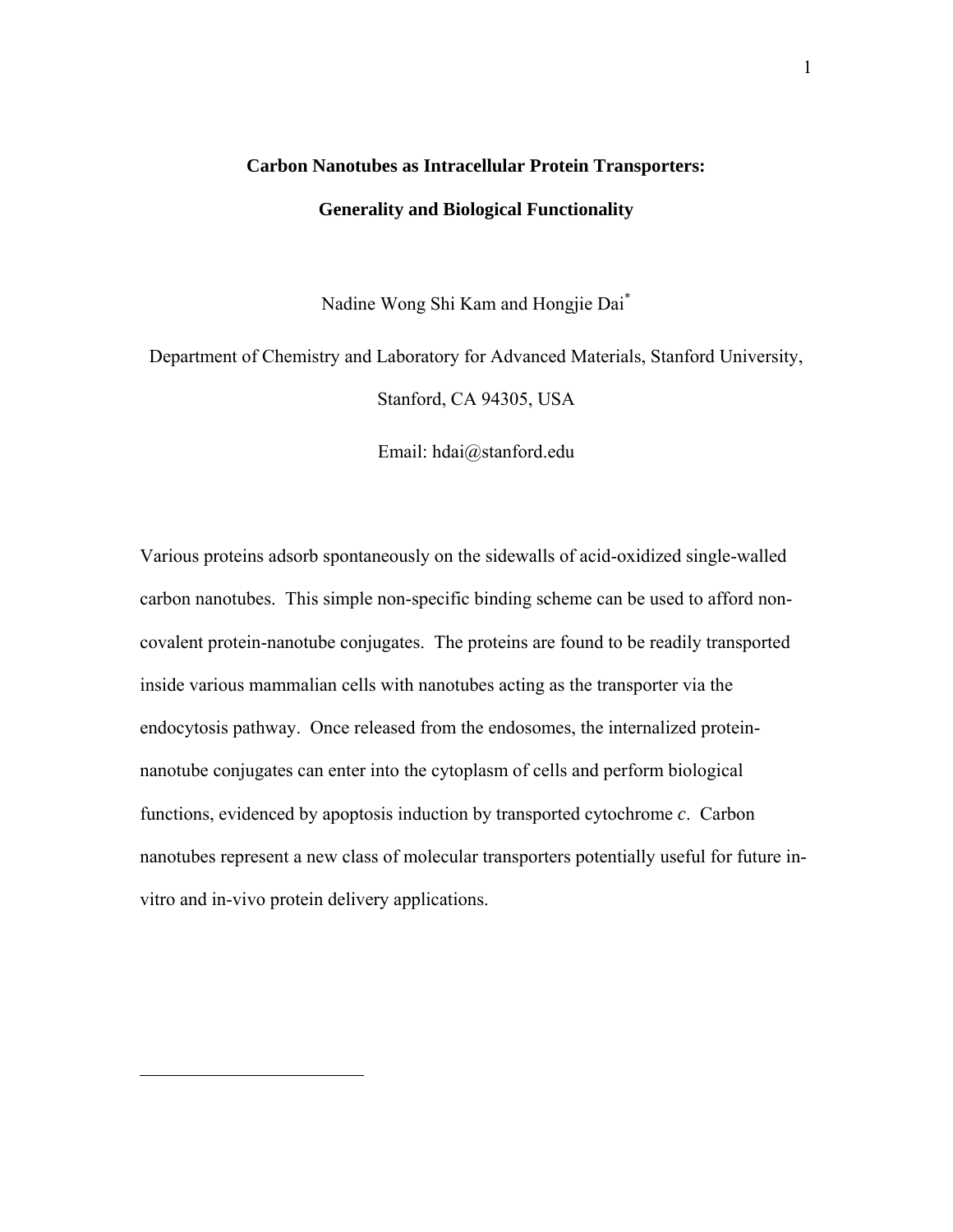#### **Introduction**

The interaction between nanostructured materials and living systems is of fundamental and practical interest and will determine the biocompatibility, potential utilities and applications of novel nanomaterials in biological settings. The pursuit of new types of molecular transporters is an active area of research, due to the high impermeability of cell membrane to foreign substances and the need for intercellular delivery of molecules via cell-penetrating transporter for drug, gene or protein therapeutics.<sup>1-3</sup> Recently, we and others<sup>4-8</sup> have uncovered the ability of single-walled carbon nanotubes (SWNTs) to penetrate mammalian cells and further transport various cargos inside cells including small peptides,<sup>5</sup> the protein streptavidin<sup>4</sup> and nucleic acids.6,8 In our work of nanotube internalization and streptavidin transporting using nanotube carriers<sup>4</sup> and the work of Cherukiri et al.<sup>7</sup> on nanotube uptake, the internalization mechanism was attributed to endocytosis. In the work of Pantarotto et al.<sup>5</sup>, Bianco et al.<sup>8</sup> and Lu et al.,<sup>6</sup> nanotube uptake was suggested to be via insertion and diffusion through the lipid bilayer of cell membrane. While the uptake mechanism awaits a consensus, it has been consistently reported that well-processed water-soluble nanotubes exhibit no apparent cytotoxicity to all living cell lines investigated thus far, at least in a time frame of days.

Here, we report a finding that SWNTs are generic intracellular transporters for various types of proteins ( $\leq 80 \text{ kD}$ ) non-covalently and non-specifically bound (NSB) to nanotube sidewalls. The proteins investigated include streptavidin (SA), protein A (SpA), bovine serum albumin (BSA) and cytochrome *c* (cyt-*c*). The intracellular protein transporting and uptake via nanotube carriers are also generic for various adherent and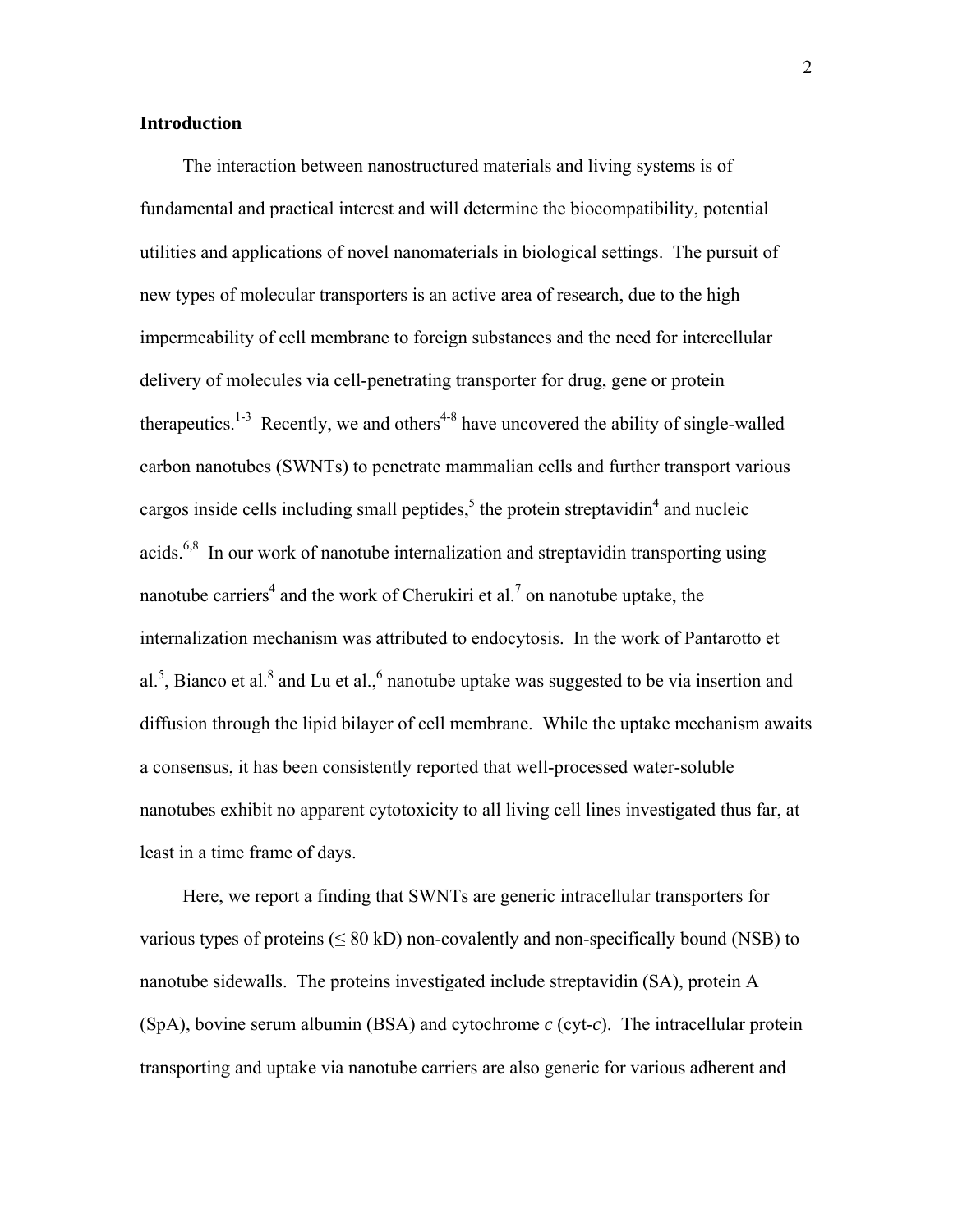non-adherent mammalian cell lines including HeLa, NIH-3T3 fibroblast, HL60 and Jurkats cells. Energy dependent endocytosis is confirmed to be the internalization mechanism. Further, with cytochrome *c* as the cargo protein, we present an exploration of the fate of internalized protein-SWNT-protein conjugates, attempts of releasing the conjugates from the endosome vesicles into the cell cytoplasm using chloroquine, and investigation of the biological functions of the released proteins. We observe apoptosis or programmed cell death induced by cyt-*c* transported inside cells by SWNTs after release from the endosomes. The results provide the first proof of concept of in vitro biological functionality and activity of proteins delivered by SWNT molecular transporters.

#### **Materials and Methods**

**Materials.** Alexa-fluor 488-labeled streptavidin (SA, molecular weight 60 kD), alexa-fluor bovine serum albumin (BSA, 66 kD) were purchased from Molecular Probes Inc. Protein A (42 kD), cytochrome *c* (12 kD) and Fluorescein isothiocyanate-labeled human immunoglobin G (hIgG, 150 kD) were obtained from Aldrich.

**Fluorescent labeling of proteins.** Cyt-*c* and SpA were fluorescently labeled with Alexa-fluor 488 moieties by a protein labeling kit obtained from Molecular Probes Inc. In brief, a protein solution at a concentration of 2 mg/mL in standard phosphate buffer saline was mixed with 50  $\mu$ L of sodium bicarbonate solution and the provided vial of Alexa- fluor dye and reacted for 1 h at room temperature. After reaction, the protein-dye conjugate was flowed through a gel separation column (Bio-rad Biogel P-30) for purification. The resulting fluorescently labeled protein solution was then diluted to a concentration of  $\sim$  10  $\mu$ M in PBS.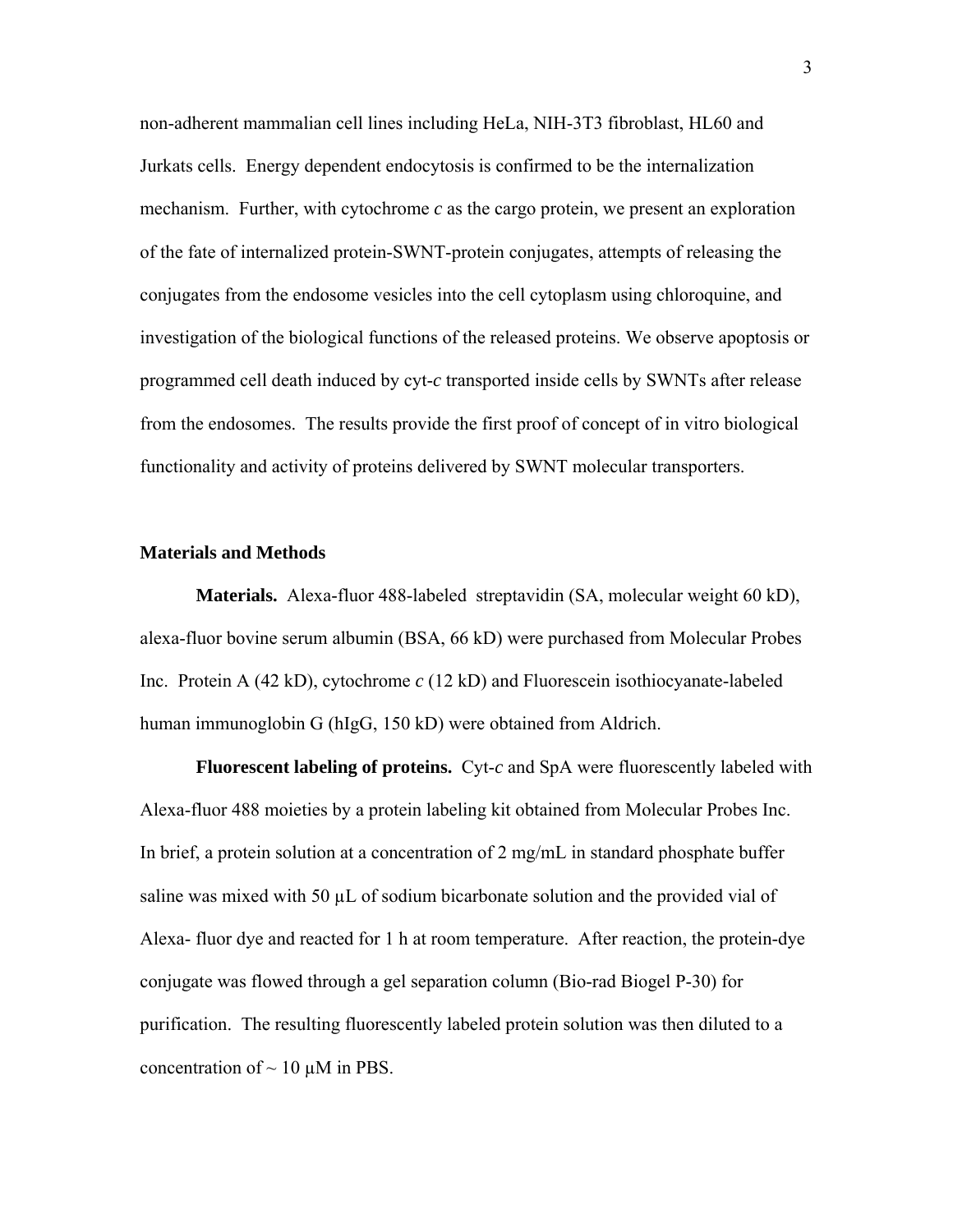**Purification, cutting and oxidation of SWNTs.** Similar to the steps described previously,<sup>4,9,10</sup> SWNTs (20 mg) grown by laser ablation were mixed with 100 mL of 2.5 M  $HNO<sub>3</sub>$ , refluxed for about 36 h, sonicated with a cup-horn sonicator (Branson Sonifer 450) for 30 min to cut the nanotubes into short segments and refluxed again for another 36 h. After this treatment, the mixture was filtered through a polycarbonate filter (Whatman, pore size 100 nm), rinsed thoroughly and then re-suspended in pure water by sonication. The aqueous suspension was then centrifuged at 7000 rpm (revolutions per minute) for about 5 min to remove any large impurities from the solution. SWNTs after these processing steps were in the form of short (tens to hundreds nanometers) individual tubes  $(\sim 1.5$  nm in diameter) or small bundles (up to 5 nm in diameter) and re-suspended to give a concentration of  $\sim 0.04$ -0.05mg/mL. Acidic oxygen groups (e.g., -COOH) on the sidewalls of the tubes rendered solubility or high suspension stability of the SWNTs in water and buffer solutions.

**Conjugation of proteins to SWNTs.** A suspension of the oxidized and cut SWNTs at a concentration of  $\sim 0.05$  mg/mL was mixed with fluorescently labeled proteins (typical protein concentration  $\neg$ 1µM) for  $\neg$  2 h at room temperature prior to characterization (by e.g., atomic force microscopy (AFM) for imaging protein-SWNT conjugates) or cellular incubation for uptake. After this simple mixing step, proteins were found to adsorb non-specifically onto nanotube sidewalls.

**AFM characterization of protein-SWNT conjugates.** AFM was used to study non-specific binding of proteins on nanotubes. After SWNT-protein conjugation, a drop of the solution ( $\sim$ 50  $\mu$ L) was pipetted onto a clean SiO<sub>2</sub> substrate and allowed to stand for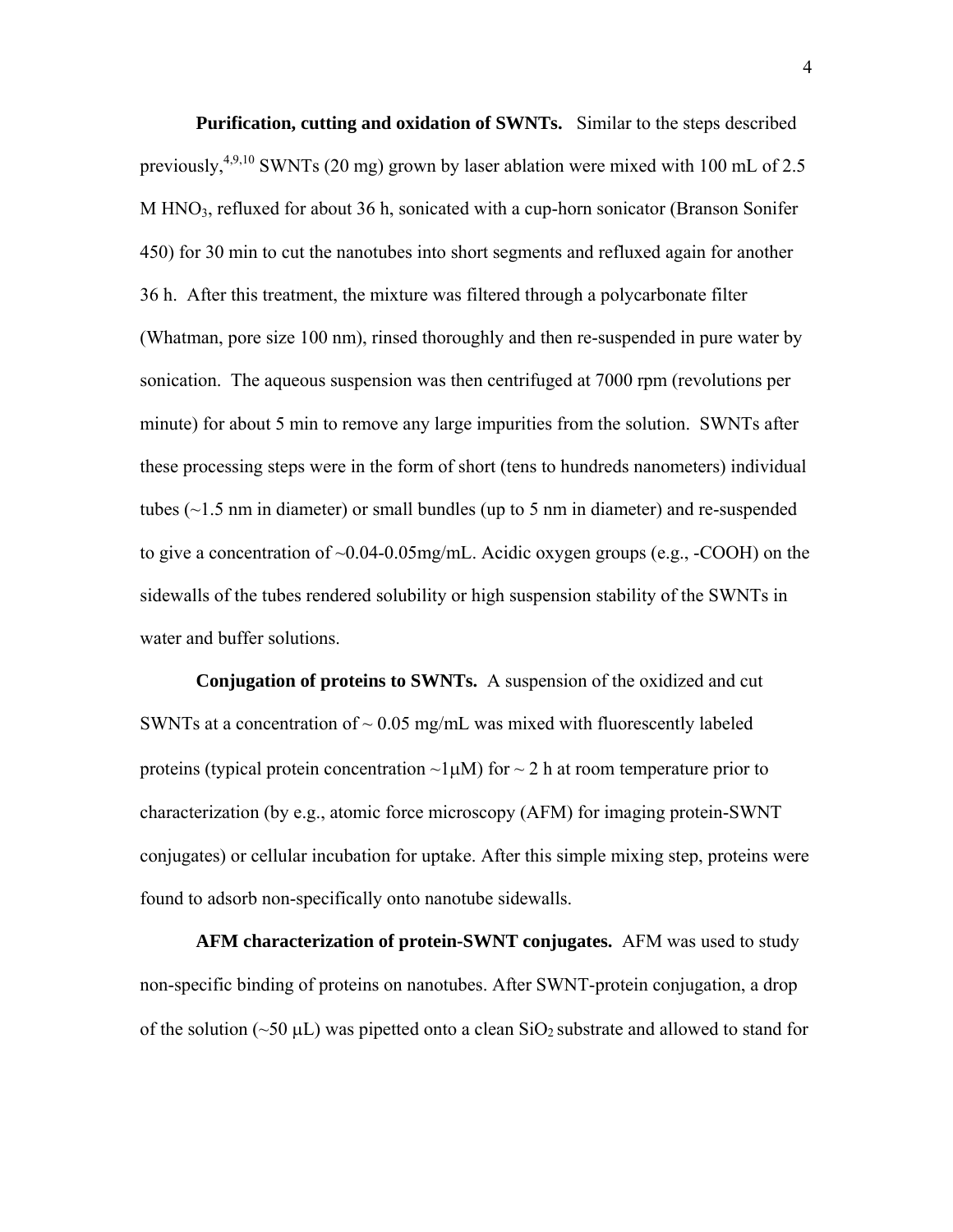$\sim$  30-45 min. The substrate was then rinsed with copious amount of HPLC grade H<sub>2</sub>O and dried by a  $N_2$  stream.

**Incubation of living cells in solutions of protein-SWNT conjugates.** Nonadherent HL60 and Jurkat cells were both grown in RPMI-1640 cell culture medium (Invitrogen) supplemented with 10% fetal bovine serum (FBS). Adherent HeLa and NIH-3T3 cells were grown in DMEM cell medium (Invitrogen) supplemented with 10% FBS and 1% penicillin-streptomycin. The cell density for all cell lines used in the incubation was  $\sim 3x10^6$  cells/mL.

For incubating HL60 and jurkat cells in nanotube solutions, 100 µL of the cell suspension was typically mixed with 100  $\mu$ L of a protein-SWNT conjugate solution at 37  $\rm{°C}$  for 2-3 h in 5% CO<sub>2</sub> atmosphere. The concentration of SWNTs in the incubation solution was typically  $\sim 0.05$  mg/mL. After incubation, the cells were washed, collected by centrifugation and re-suspended in the cell culture medium twice.

For incubating HeLa and NIH-3T3 cells in nanotube solutions, the cells were seeded into 8-well chambered cover slides ~24 h prior to incubation in a protein-SWNT solution in DMEM cell growth medium. The incubation conditions were the same as the one for non-adherent cells above. Since the cells were adhered to the cover-slide surface, no centrifugation was needed to separate the cells from the incubation solution. The cells were washed by changing the cell medium and then characterized by confocal microscopy imaging.

**Confocal microscopy imaging of cells after incubation in solutions of fluorescently labeled protein-SWNT conjugates.** All confocal images of cells were recorded with a Zeiss LSM 510 confocal microscope immediately (except for cell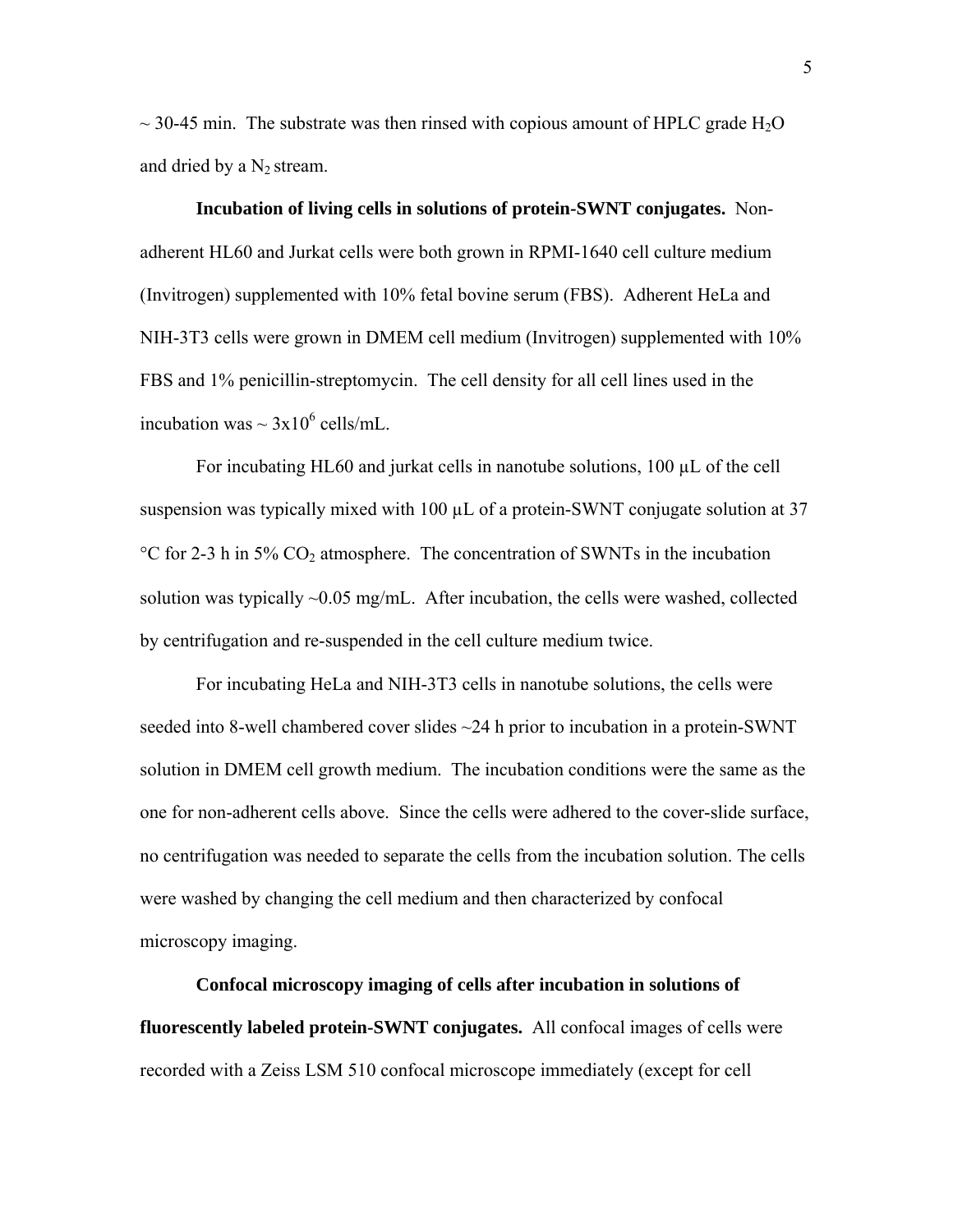viability assay described later) following the incubation in solutions of protein-SWNT conjugates and washing steps. In the case of non-adherent cells, 20 µL of the cell suspension were pipetted onto a glass cover slide before imaging. Adherent cells were imaged directly in chambered cover slides.

**Flow Cytometry.** The cells were analyzed by a Becton-Dickinson FACScan instrument after incubation for 2-3 h in a solution of fluorescently labeled protein-SWNT conjugate. The cell suspension was supplemented with 2% propidium iodide (PI, Fluka chemicals) to stain dead cells. The data presented here represent the mean fluorescence obtained from a population of 10,000 cells. Note that the mean fluorescence reported was a measure of fluorescence of live cells only as cells showing high levels of PI staining were excluded from the analysis.

**Cell proliferation MTS Assay.** After incubation with the SWNT-streptavidin conjugate (unlabeled), HL-60 cells were washed and resuspended in RPMI media. The cells were plated in a 6-well plate at a density of  $\sim 8 \times 10^3$  cells/well. At 24 h interval, Celltiter96 reagent (Promega) was added to one of the wells and allowed to incubate for  $\sim$  2-3 h at 37 °C and 5% CO<sub>2</sub>. The CellTiter 96 assay uses the tetrazolium compound (3-(4,5-dimethylthiazol-2-yl)-5-(3-carboxymethoxyphenyl)-2-(4-sulfophenyl)-2Htetrazolium, inner salt; MTS) and the electron coupling reagent, phenazine methosulfate (PMS). MTS is chemically reduced by cells into formazan, which is soluble in tissue culture medium. The measurement of the absorbance of the formazan can be carried out at 490nm. The assay measures dehydrogenase enzyme activity found in metabolically active cells.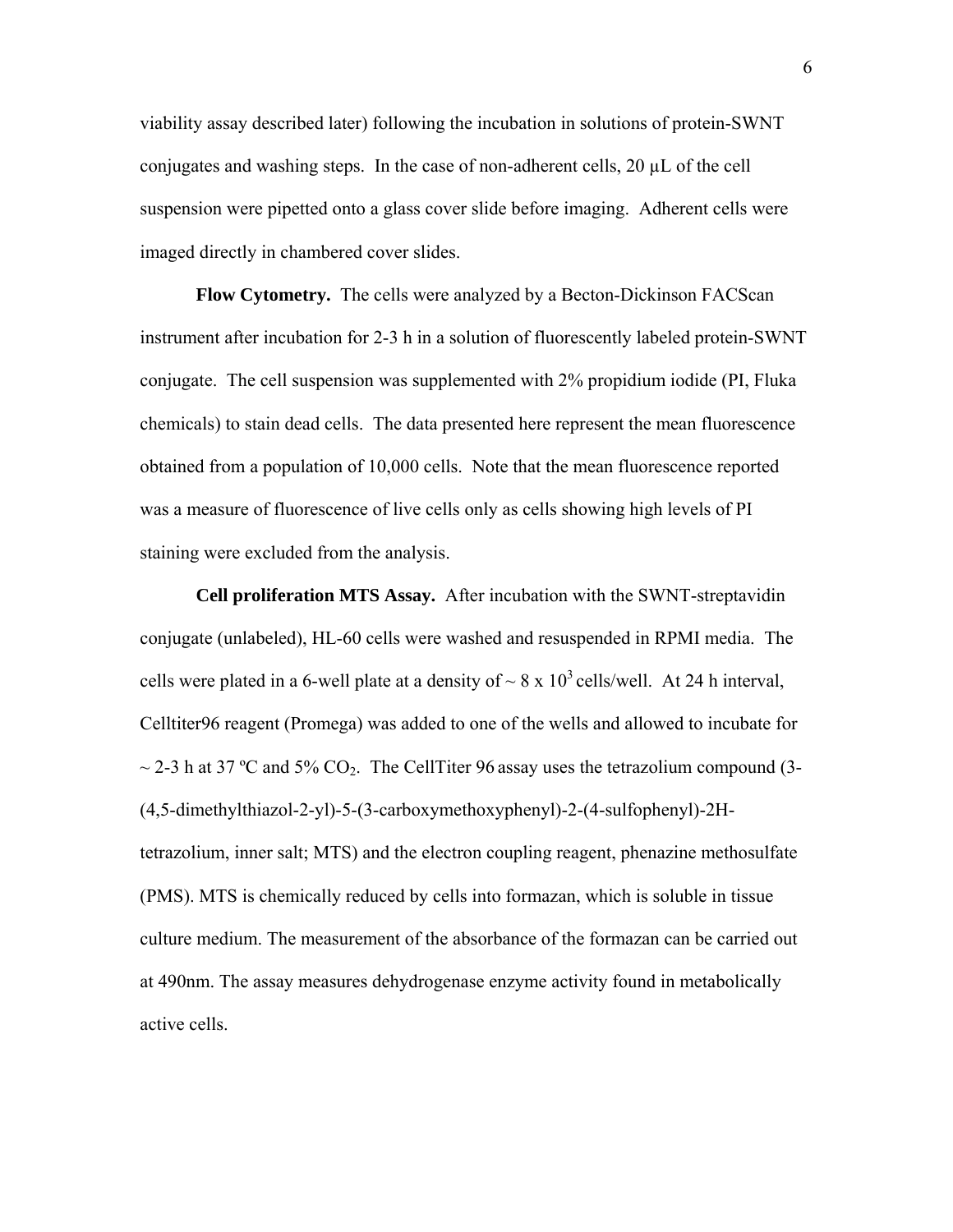**Apoptosis Assay.** We use Annexin V labeled with fluorescein isothiocyanate (Molecular Probes) as an early stage apoptosis marker. One of the earliest indications of apoptosis is the translocation of the membrane phospholipid phosphatidylserine (PS) from the inner to the outer leaflet of the plasma membrane. Once exposed to the extracellular environment, binding sites on PS become available for Annexin V, a  $\sim$ 35 kDa Ca<sup>2+</sup>-dependent, phospholipid binding protein with a high affinity for  $PS<sup>11</sup>$  (also see Sigma Technical Bulletin number MB-390). In this study, NIH 3T3 cells were plated and incubated with SWNT-cytochrome *c* as described above. After incubation, the cells were washed, trypsinized to detach them from the plate surface and washed with phosphate buffer saline. Annexin V-FITC was added to the cell suspension in the presence of the binding buffer and allowed to react for 20 min at room temperature. The cells were costained with propidium iodide and immediately analyzed by flow cell cytometry. Apoptosis data in Fig. 6 were for cells free of PI-staining recorded  $\sim$  4-5 h after exposure to chloroquine with or without (for control) cyt *c*-SWNT conjugates.

#### **Results and Discussion**

**Protein binding on oxidized SWNTs.** The combined treatment of refluxing and sonication in nitric acid is known to produce short (50-500nm, Fig. 1a) individual or small bundles of SWNTs with oxygen containing groups (e.g., -COOH) along the sidewalls and ends of the tubes.<sup>4,9,10</sup> These functional groups impart hydrophilicity to the nanotubes and make them stable in aqueous solutions (in pure water and various buffers including PBS and cell culture media) without apparent aggregation in the timescale monitored (1-3 h). In the current work, we found that simple mixing of the oxidized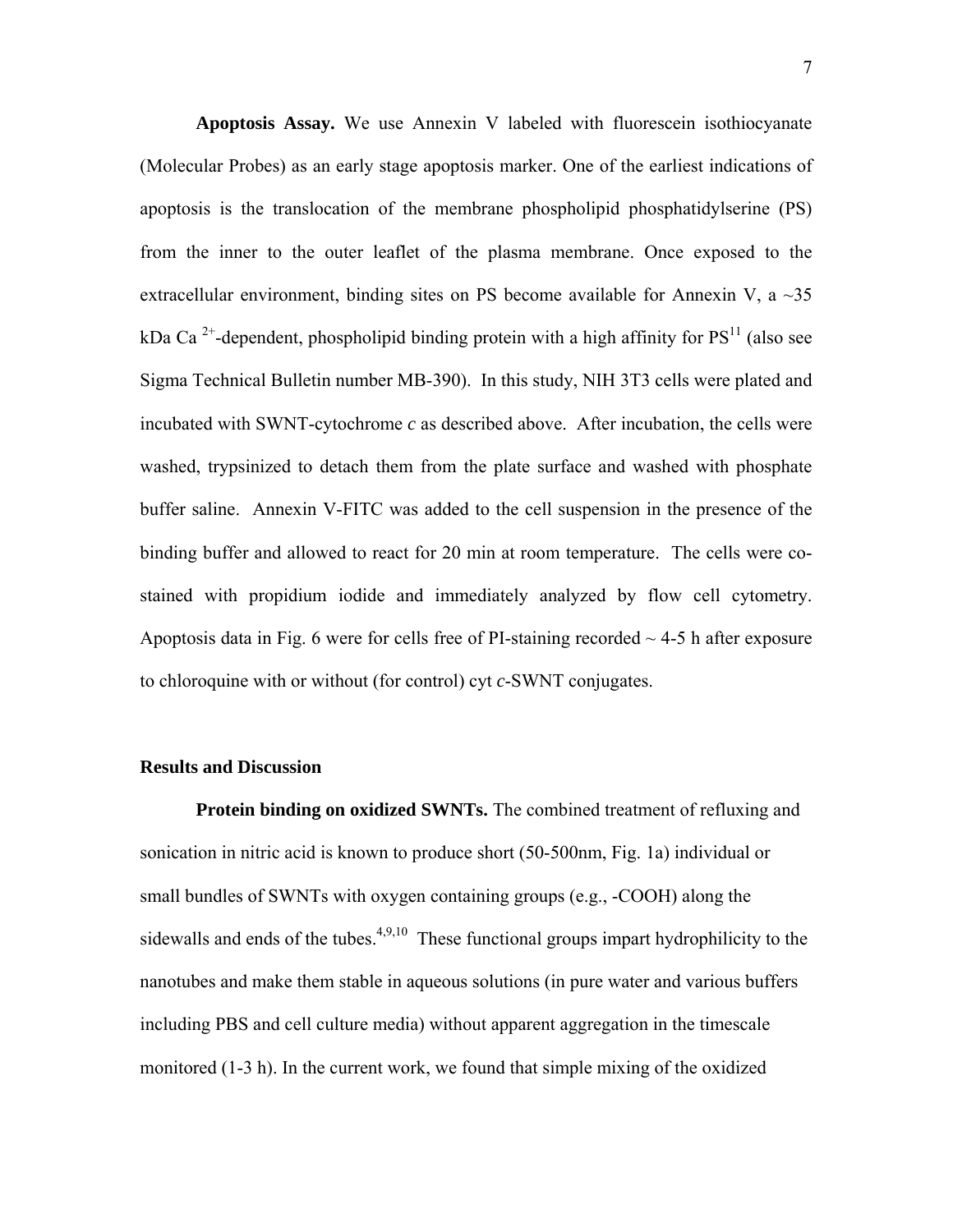SWNTs with protein solutions led to non-specific binding of proteins to the nanotubes as can be gleaned from the AFM data in Fig. 1b-d for BSA, SpA and cyt-*c*. AFM imaging revealed that the average spacing between proteins adsorbed on SWNTs ranged approximately from ~20-100 nm and the loading appeared to be the highest for cyt-*c* (Fig. 1d) likely due to attractive electrostatic interactions (isoelectric point  $pI \sim 9.2$  for cyt- $c$  and the oxidized SWNTs were negatively charged). Proteins with  $pI < 7$  such as SA and BSA also exhibited affinity for oxidized SWNT sidewalls (Fig.1b, 1c). We attributed the binding to either electrostatic forces between functional groups on SWNTs and positively charged domains on proteins, and/or hydrophobic interactions since the SWNT sidewalls were not fully oxidized (~tens of nanometer between oxygen groups) and contained hydrophobic regions.



Figure 1. AFM images of various SWNT samples deposited on SiO<sub>2</sub> substrate. (a) Oxidized SWNT prior to conjugation with proteins and after conjugation to  $1 \mu$ M of (b) Alexa-Fluor 488 BSA, (c) Alexa-Fluor 488 spA and (d) Alexa-Fluor 488 cytochrome C. Scale bar = 100 nm.

We and others previously observed a general phenomenon of protein non-specific binding on as-grown and acid-oxidized SWNTs mainly due to hydrophobic interactions.<sup>12-15</sup> In agreement with Green et al.,<sup>14</sup> we found that imparting hydrophilicity to SWNTs by oxidation was insufficient to block protein NSB. This result was utilized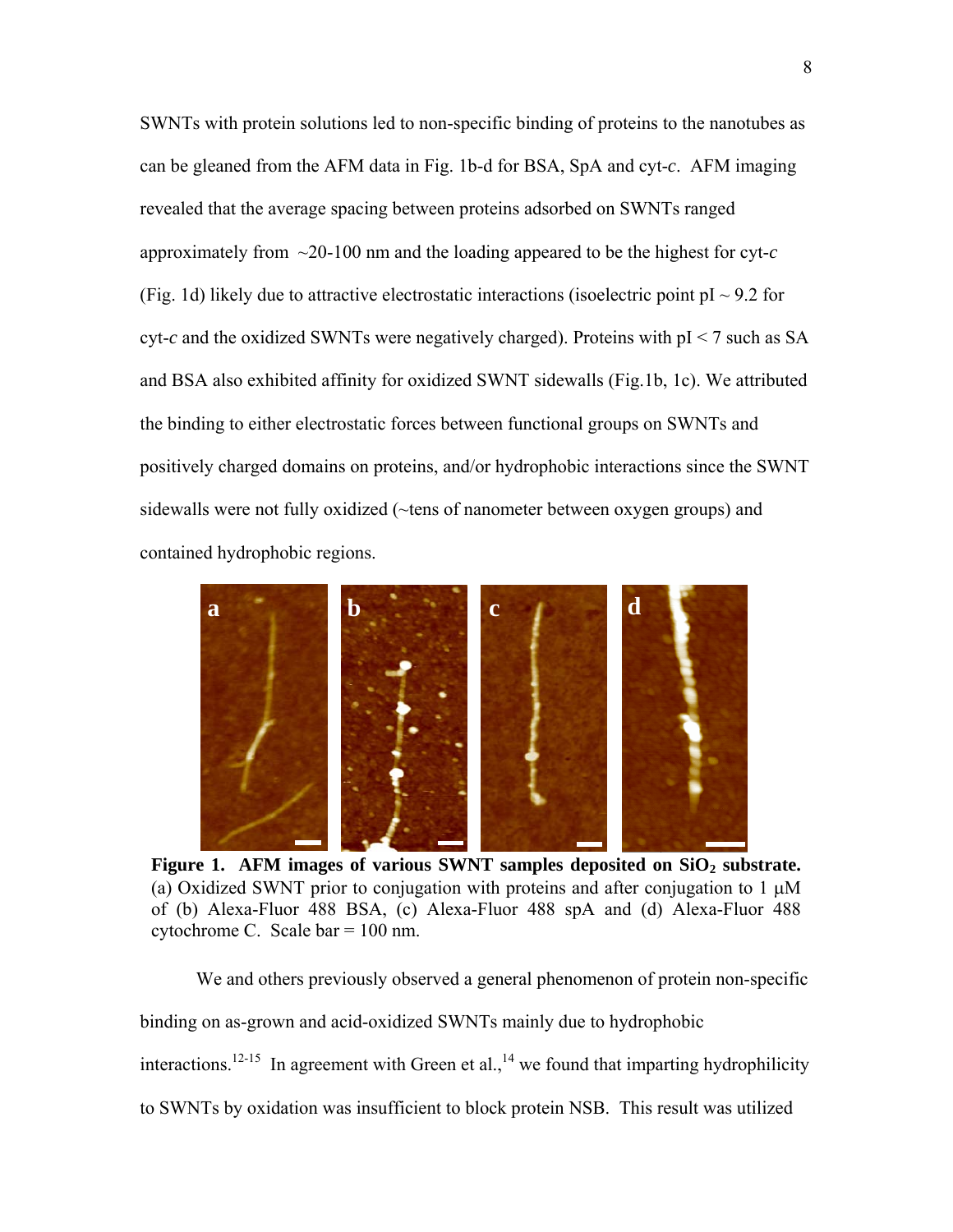

Figure 2. Confocal microscopy and flow cytometry characterization of cells after incubation in protein-SWNT (proteins labeled to be green fluorescent) solutions for 2 h. (a) HL60 cells after incubation in streptavidin SA-SWNTs (b) HL60 cells after incubation in BSA-SWNTs. (c) HeLa cells after incubation in SA-SWNTs in the presence of the FM 4-64, a red membrane and endocytotic vesicle marker. Yellow color in the image is due to co-localization of fluorescently labeled green proteins and red FM 4-64. (d) HeLa cells after incubation in cytochrome *c*-SWNTs in the presence of FM 4-64. Note that in Fig.2c&2d, the cell nucleus (dark circular or oval-shaped regions) appears free of fluorescence with the internalized protein-SWNT conjugates accumulating outside of the nucleus region and outlining parts of the nucleus boundary. (e) Cell cytometry data for untreated HL60 cells (labeled as 'control'), and HL60 cells incubated in solutions of fluorescently labeled SA and SpA respectively (blue bars) and treated with the respective fluorescent protein-SWNT conjugate (purple bars).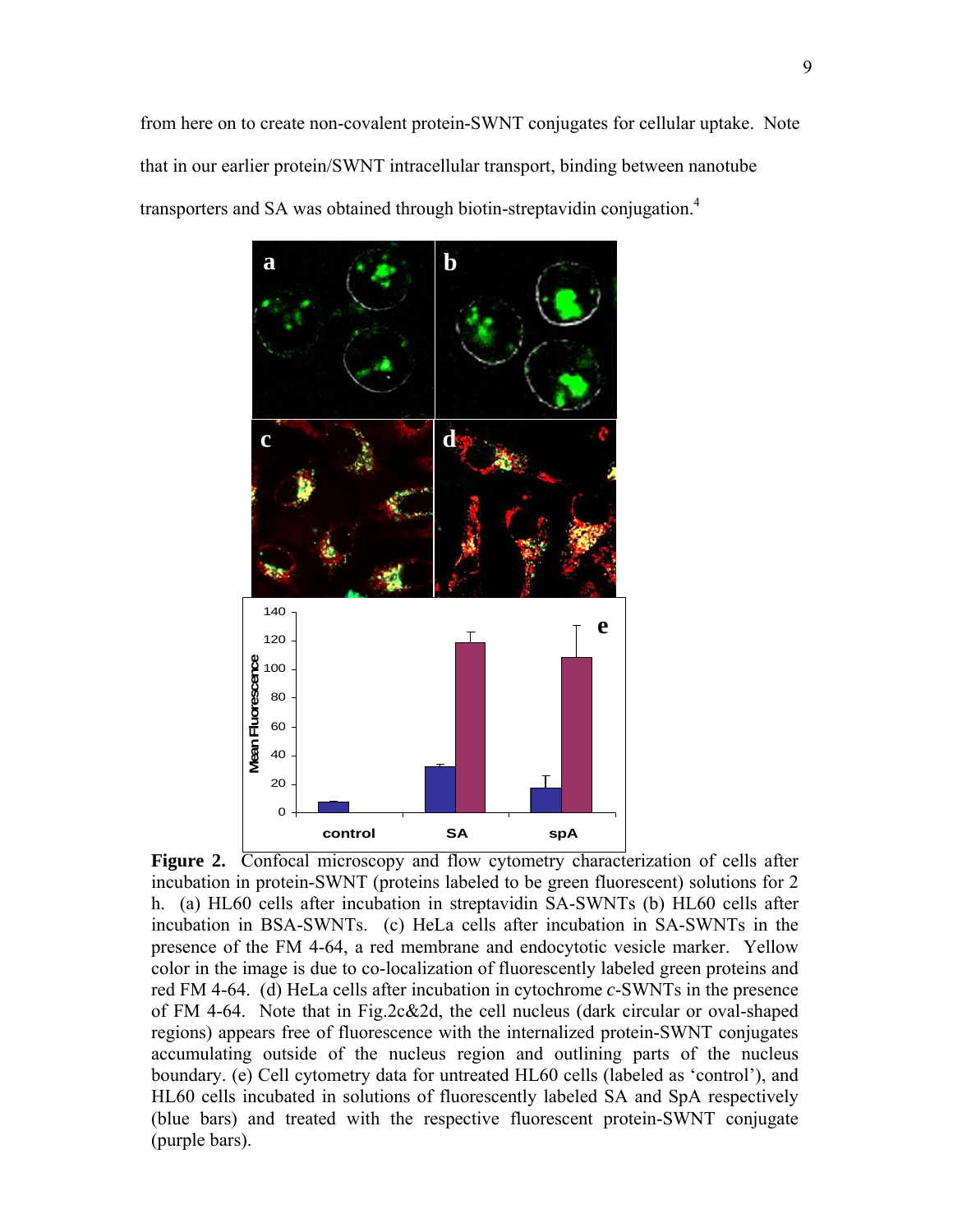**Cellular uptake of protein-SWNT conjugates.** To investigate the fate of the SWNTprotein conjugates in-vitro by standard characterization tools, fluorescently labeled proteins by alexa-fluor 488 (excitation wavelength  $\sim$  488 nm and emission wavelength  $\sim$ 510 nm) were used. The proteins were conjugated to SWNTs in concentration ranging from 100 nM - 1 $\mu$ M with SWNT concentration of  $\sim 0.05$ mg/mL. For various nonadherent cells (HL-60 and jurkat) and adherent cell lines (HeLa and NIH-3T3), we found that intracellular internalization of protein-SWNT conjugates was generic for the various proteins investigated by confocal microscopy imaging (Fig. 2a-2d) and flow cytometry (Fig. 2e). Optical confocal microscopy sections (in the Z-direction) of the cells revealed that fluorescence was mainly originated within the cell interior, though cell membranesurface bound fluorescence of protein-SWNT conjugates was also present. As control experiments, we carried out incubations of cells in solutions that contained fluorescently labeled proteins alone and compared the detected fluorescence level with cells exposed to protein-SWNTs by flow cytometry. As shown in Fig. 2e, the fluorescence level detected for the former was low compared to the latter, suggesting that while proteins in solutions were unable to traverse across cell membranes by themselves, SWNTs were effective in transporting protein cargos inside cells.

The observed internalization of the non-covalently bound proteins via oxidized SWNT transporters was similar to that of streptavidin transported by biotinylated SWNTs for which endocytosis was identified as the internalization pathway. $4$  Endocytosis is a well known mechanism for a wide range of species traversing cell membranes including large liposomes and nanoparticles, and is an energy-dependent internalization mechanism hindered at low temperatures.<sup>16-18</sup> Indeed, by incubating cells in protein-SWNT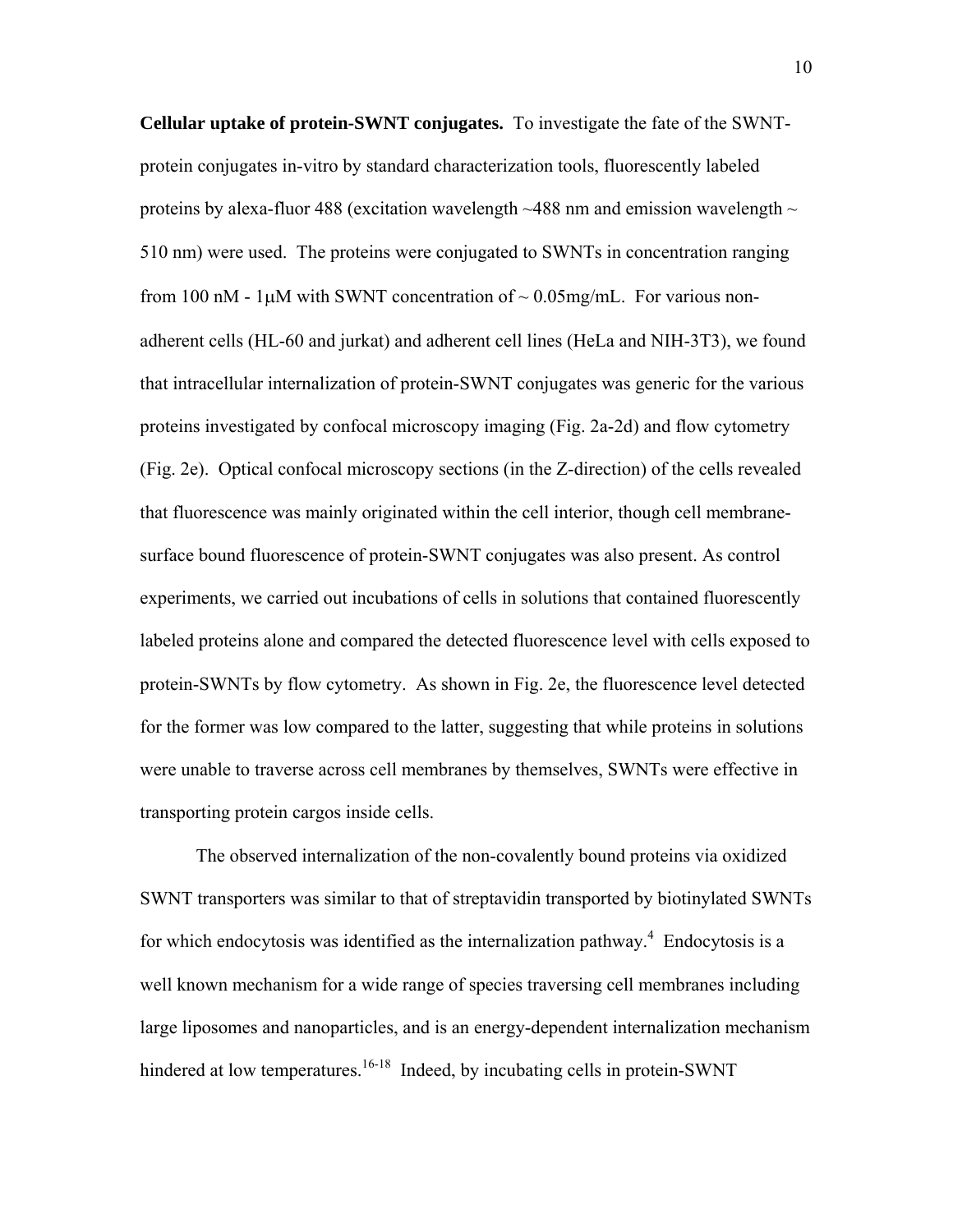conjugates at 4 ºC, we observed no uptake of the conjugates (Fig. 3), suggesting the endocytosis mechanism for the cellular uptake of protein-nanotube conjugates in experiments performed at 37 ºC.



**Figure 3.** Experiments at various temperatures**.** Confocal images of HL60 cells after incubation in cytochrome *c-*SWNTs for 2 hrs at (a) 37 °C and (b) 4 °C respectively

We are currently investigating details of the endocytotic uptake of SWNT conjugates to address whether the conventional endocytosis mechanism involving clathrin coated pits $^{19}$  on cellular membranes are involved for the nanotube uptake. We speculate that SWNTs exhibit high binding affinity to certain cell membrane species that facilitate the high efficiency of nanotube binding and subsequent internalization. This binding affinity exists even after protein adsorption on SWNTs since the protein coverage is often incomplete<sup>4</sup> and the nanotube/protein complex still exhibit substantial hydrophobicity. The uptake mechanism certainly warrants much future effort and we will present our detailed mechanistic study in a separate publication. Discrepancy in uptake mechanisms for nanotubes, i.e., endocytosis found by us and phagocytosis proposed by Cherukiri et. al.,<sup>7</sup> versus insertion and diffusion by Pantarotto et al. and Bianco et al.<sup>5,8</sup> needs to be reconciled.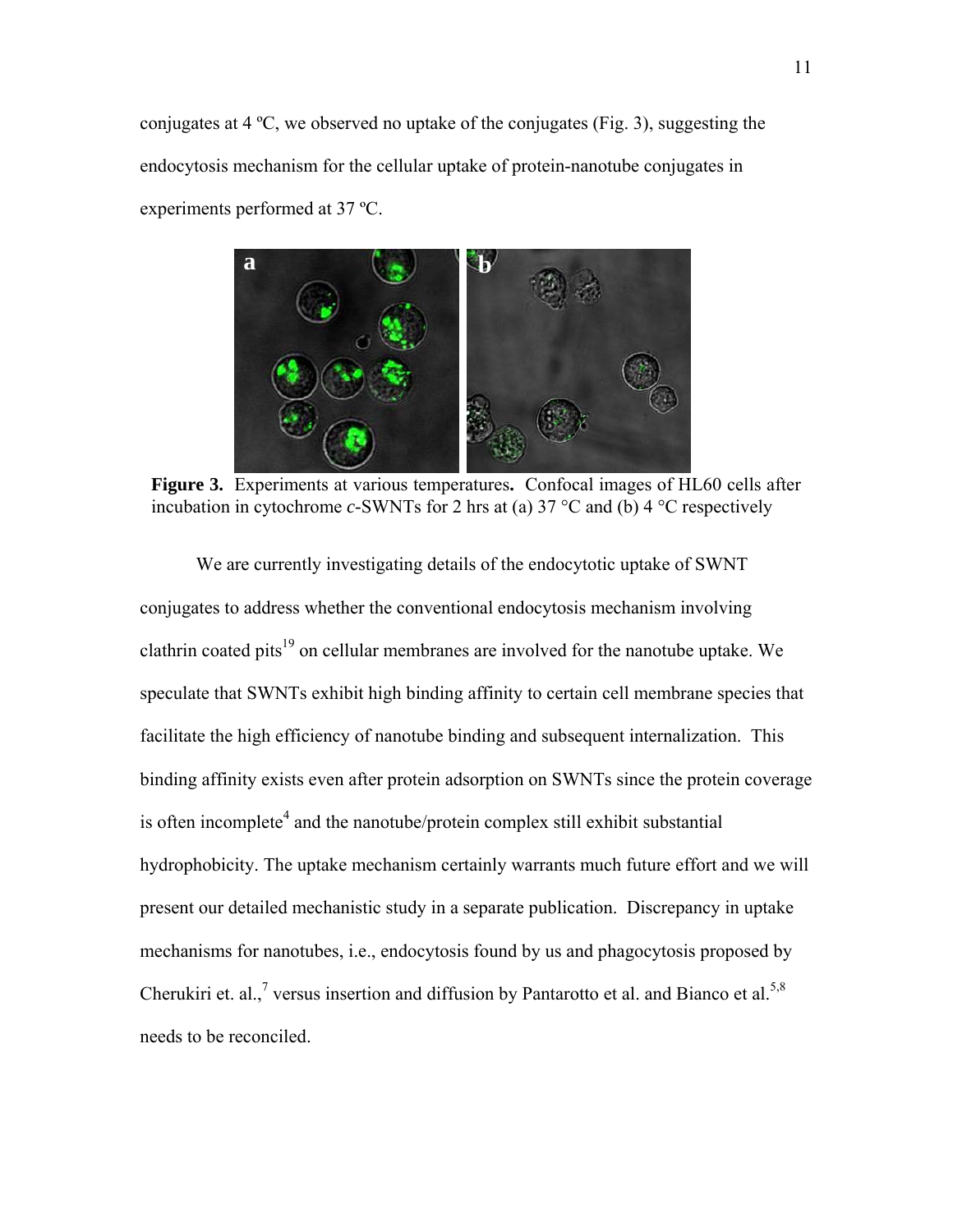We note that while binding and intracellular protein transporting by SWNTs appeared general for small to medium sized proteins (molecular weight  $\leq 80$  kD), cellular uptake of protein-SWNT conjugates was poor and nearly non-existent for a large protein investigated, i.e., human immunoglobulin (molecular weight ~150kD). This observation (data not shown) is not understood currently and is likely related to the large size of the antibody cargo, which may have caused inefficient loading of hIgG on SWNTs due to the large size mismatch  $\sim$ 7-8nm for hIgG;  $\sim$ 1.5 nm in diameter for SWNT) or inefficient endocytosis due to the large conjugates. The issue of binding and transporting of large proteins and antibodies with SWNTs is open for further investigation.

**Cell proliferation after nanotube uptake by MTS assay.** Biocompatibility is a major concern when introducing any foreign substances inside living systems. Thus far, several groups have reported that relatively pure, well solubilized short carbon nanotubes appear nontoxic once internalized into mammalian cells without apparent adverse effects to cell viability.<sup>4-8</sup> In the current work, we further assessed the biocompatibility of carbon nanotubes by monitoring cell proliferation. We used the CellTiter 96 MTS assay (Promega) to examine the proliferation of HL60 cells following exposure to SWNTprotein conjugates. The CellTiter 96 assay uses the tetrazolium compound (3-(4,5 dimethylthiazol-2-yl)-5-(3-carboxymethoxyphenyl)-2-(4-sulfophenyl)-2H-tetrazolium, inner salt; MTS) and the electron coupling reagent, phenazine methosulfate (PMS). MTS is chemically reduced by cells into formazan, which is soluble in tissue culture medium. The absorbance of the formazan salt can be measured at 490 nm and correlates to the number of cells in the suspension. The absorbance from the cells incubated with the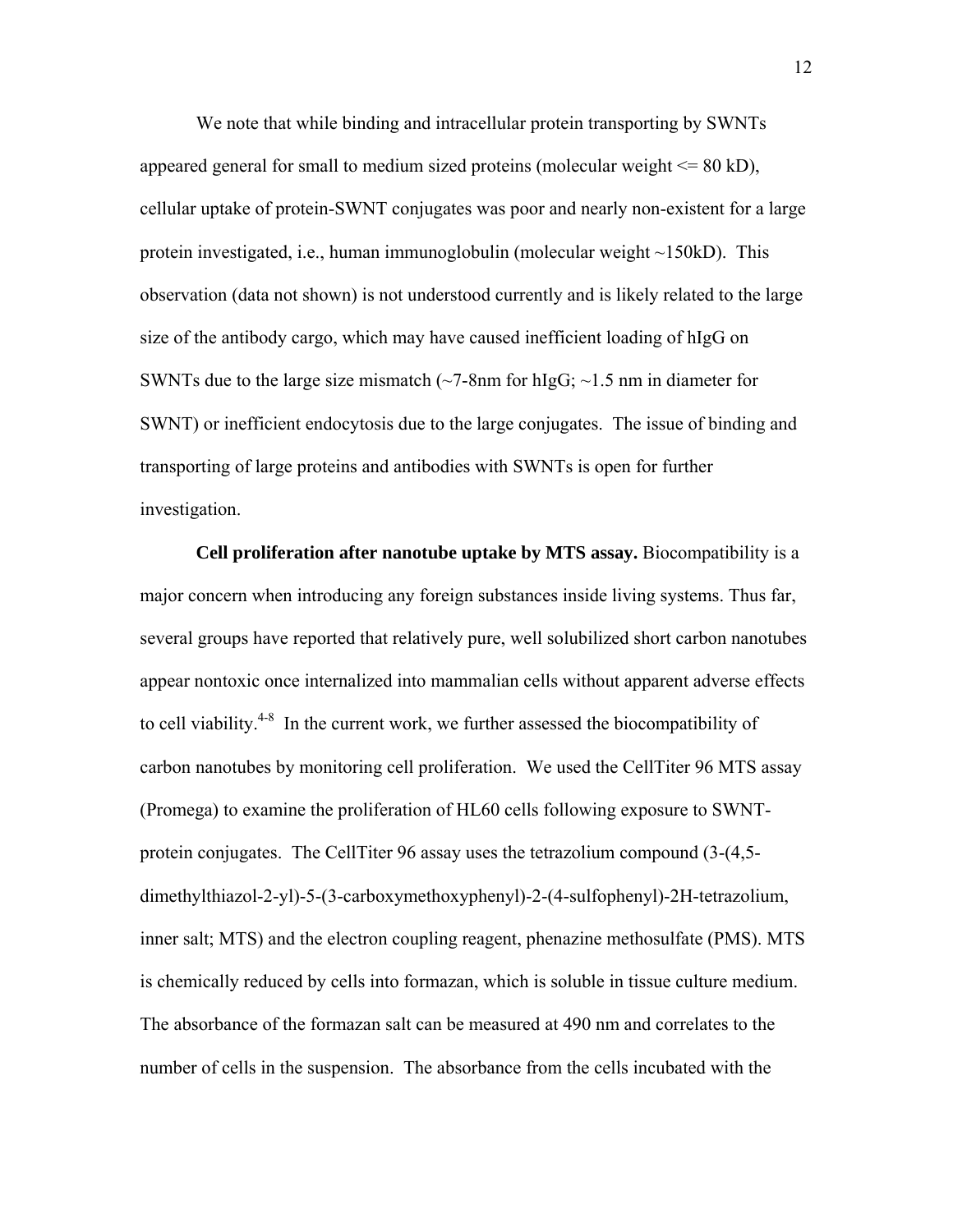SWNT-protein conjugates was measured over a period of 5 days in parallel with control cells never exposed to any nanotubes. As shown in Fig. 4, the absorbance detected by a UV-VIS spectrophotometer was very similar for cells with and without exposure to SWNTs over the 5 day monitoring period. This result suggest that cell proliferation and cell viability was unaffected by the internalized carbon nanotubes.



**Figure 4. Cell Proliferation Assay.** Cells are incubated with SWNT-SA conjugate (without fluorescent label) for 2 hrs. After incubation, cells are washed, collected and resuspended in cell media. Confocal images of HeLa cells taken (a) 24hrs and (b) 48hrs after incubation. The cells are plated at a cell density of 8 x  $10^3$  cells/well and returned to a CO<sub>2</sub> incubator at 37 °C and 5% CO<sub>2</sub> (c) At 24 hr interval after the initial SWNT incubation, CellTiter96 reagent is added to the cell suspension, and allowed to incubate for 2 hrs at 37 °C. The absorbance is then taken at 490 nm. The proliferation of the cells incubated with SWNT is monitored for a period of up to 5 days after initial exposure to SWNT (red) and does not show any deviation from the proliferation of untreated cells (blue).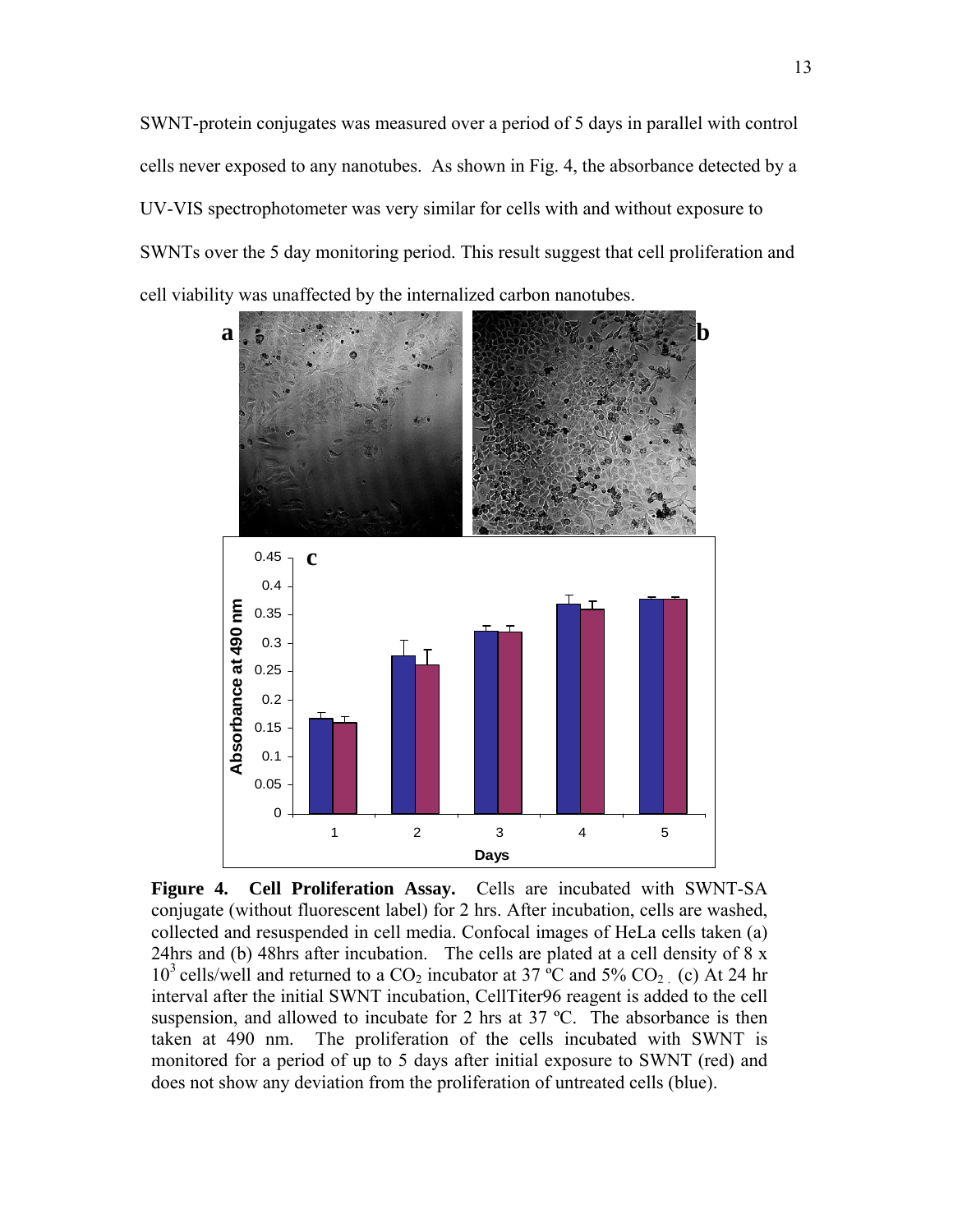**Endosome release.** As observed previously, SWNT-protein conjugates, once internalized inside mammalian cells were colocalized with a red endocytosis endosome marker FM 4-64 (Fig. 2c, 2d),<sup>4</sup> corresponding to the containment of internalized species in endosomal lipid vesicle compartments (specifically labeled by red FM-64). Consistent with this was the observed punctuate fluorescence (Fig.2a-b) inside cells due to endosomal confinement of the internalized species. The endocytosis pathway can be illustratively described as the engulfment of the cell membrane and formation of a lipid vesicle around the species to be internalized.<sup>16-18</sup> Once inside the cells, the endosomes could fuse with the cell lysosomes, which may lead to later degradation of the internalized species in the lysosomes. To avoid the fate of lysosome degradation, it is important to trigger endosomal release of the internalized molecules into the cell cytoplasm. This will then open up the possibility of obtaining biological functionality for the internalized cargo molecules. Note that green fluorescence (proteins) nonoverlapping with FM 4-64 markers were sometimes observed (Fig.2c-d), suggesting certain internalized species might have been released from the endosome via an intentional mechanism.

Various approaches have been suggested in the past to actively initiate endosomal release of endocytosed species including complexation of the cargo molecules with pH sensitive polymers or highly amine-rich moieties.<sup>20,21</sup> These methods make use of the pH difference across the endosome membrane and the pH response of the polymers or amines. For SWNT transporters, similar complexation schemes can be developed to afford nanotube transporters containing an endosome-releasing agent. While such an effort warrants detailed investigations separately from the current work, we describe here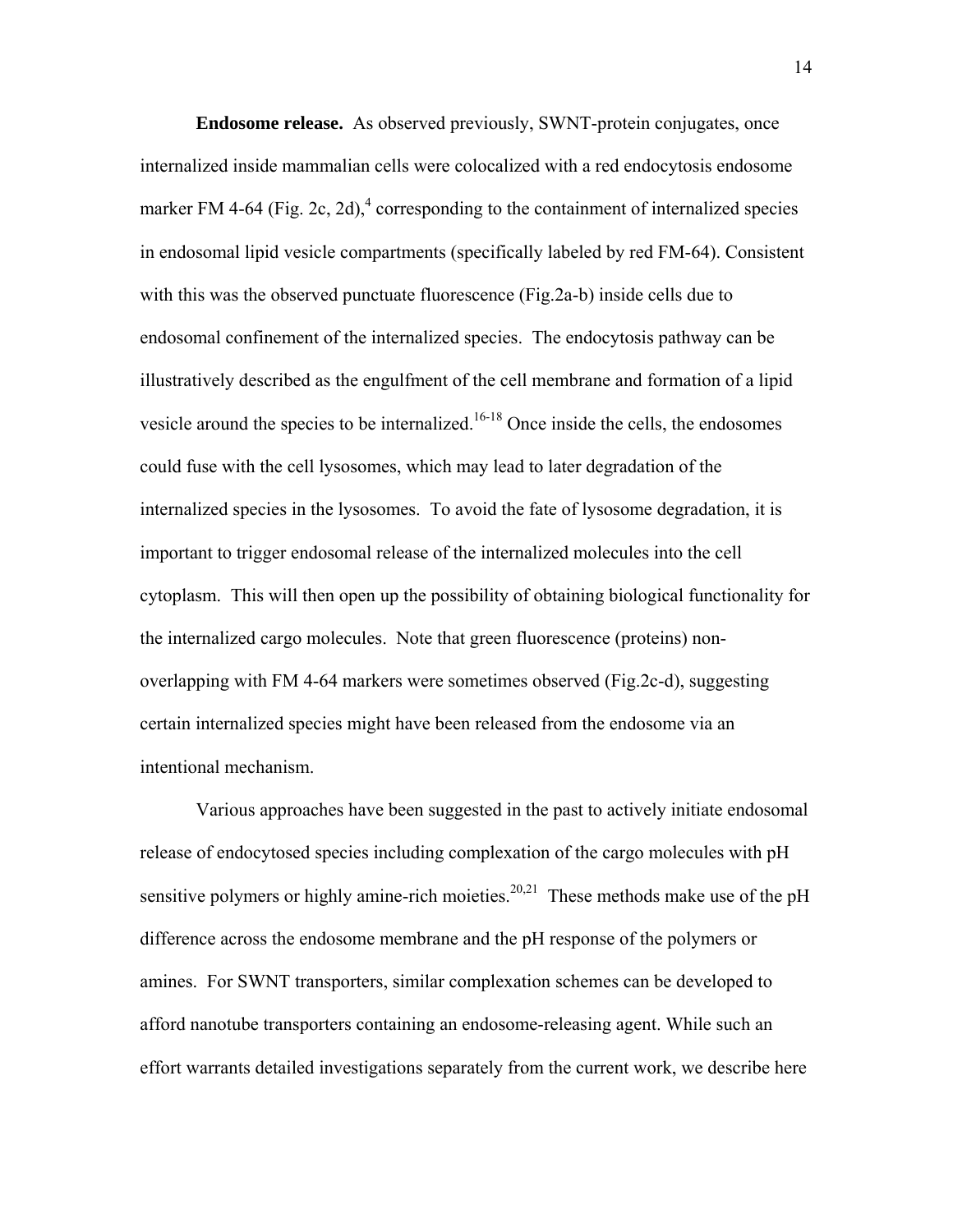the release of internalized protein-SWNT conjugates from the endosomal compartments by adding chloroquine to cell medium during incubation of cells in protein-SWNT conjugates. Chloroquine is a membrane permeable base that has been shown to localize inside endosomes and cause an increase in  $pH<sup>22</sup>$ . The resulting osmotic pressure can lead to swelling of the endosomal compartments and eventual rupture.<sup>23</sup> In experiments carried out with and without chloroquine, we noticed a difference in the distribution of the detected fluorescence inside the cells. In the absence of chloroquine, discrete punctate fluorescence spots were observed within the cells (Fig. 5a), similar to those in Fig. 2 and 3. In contrast, when cells were simultaneously exposed to protein-SWNT conjugates and 100 µM chloroquine, fluorescence signals inside the cells appeared to be diffuse and uniform (Fig. 5b), due to redistributed conjugates over the entire cell cytoplasm after endosome releasing.



**Figure 5. Endosomal Rupture.** (a) Cells are incubated with (a) SWNT-CytC conjugate and (b) SWNT-CytC + 100  $\mu$ M of chloroquine at 37 °C and 5% CO<sub>2</sub>. Confocal images are taken immediately after incubation and washing. Confocal images indicating the release of the SWNT-protein conjugate from the endosome, overall green color across the cell in (b) vs. green individualized spots inside the cells in (a).

#### **Towards biological functionality: apoptosis induction by SWNT transported**

**cytochrome** *c***.** Building upon the results above on binding and intracellular transporting

of proteins with SWNT carriers and cargo releasing into cell cytoplasm, we carried out an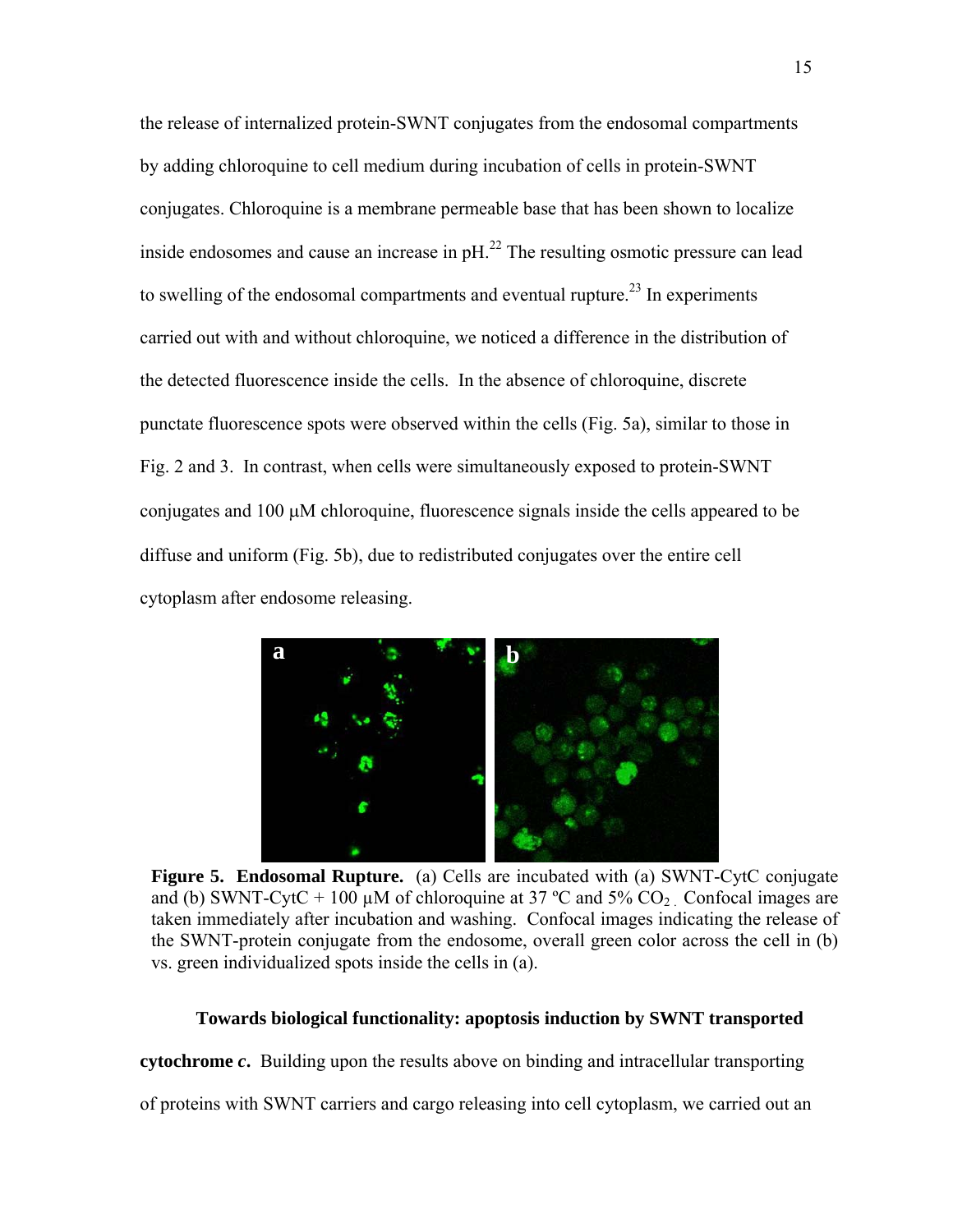investigation of biological functions of the transported proteins. We chose cyt-*c* for this exploration due to the high degree of loading of cyc-*c* on SWNTs (Fig.1d) and high efficiency of endocytosis of the cyt-*c*/SWNT conjugates (Fig.5a). Cyt-*c* is the smallest protein in the current work with a molecular weight of 12 kD and has the highest pI of  $\sim$ 9.2 to afford a high degree of binding onto the negatively charged oxidized SWNTs. It has been suggested that cells during apoptosis or programmed cell death may release cytochrome  $c$  from mitochondria.<sup>24,25</sup> When microinjected, cytochrome  $c$  has been shown to induce or activate apoptosis by bypassing the need for release of cytochrome *c* from mitochondria.<sup>24</sup> Through interaction with apoptotic protease activating factors (Apaf), cyt-*c* in the cytosol is believed to initiate the activation cascade of caspases that leads to cell death.25

HeLa and NIH-3T3 cell lines, shown previously to undergo cyt-*c*-induced apoptosis were investigated in this study for intracellular transporting of cyt-*c* with SWNTs and for apoptosis assay.<sup>25</sup> Unlike the proteins used for other uptake experiments, cyt-*c* used for binding to SWNTs and transported inside cells for apoptosis assay were free of any fluorescence label. After incubation of cells in the cyt-*c*-SWNT conjugates, apoptosis was analyzed using fluorescently (FITC) labeled Annexin V. Annexin V-FITC is an efficient marker for early stage apoptosis as it binds specifically to the exposed phospholipd phosphatidylserine (PS) translocated from the inner to the outer leaflet of the plasma membrane during apoptosis. Once exposed to the extracellular environment, binding sites on PS become available for Annexin V, a  $\sim$ 35 kDa Ca<sup>2+</sup>-dependent, phospholipid binding protein with a high affinity for  $PS$ <sup>11</sup>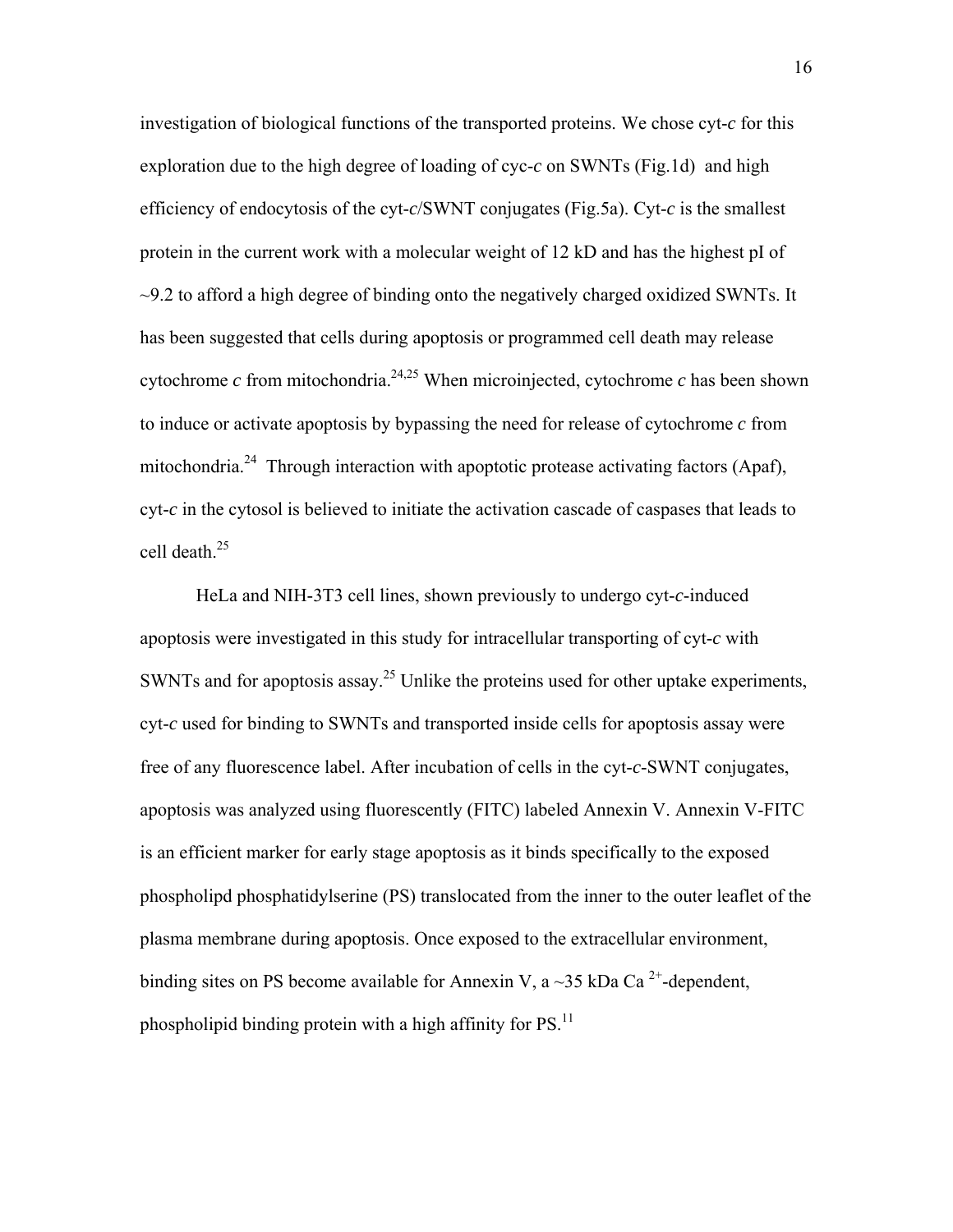

**Figure 6.** Apoptosis induction by cytochrome *c* cargos transported inside cells by SWNTs. (a) Confocal image of NIH-3T3 cells after 3 h incubation in 50  $\mu$ M of cytochrome *c* alone (no SWNT present) and 20 min staining by Annexin V- FITC (green fluorescent). (b) Images of cells after incubation in 50 µM cytochrome c-SWNTs in the presence of 100  $\mu$ M chloroquine and after Annexin V- FITC staining. (c) Cell cytometry data of the percentages of cells undergoing early stage apoptosis (as stained by Annexin V-FITC) after exposure to 100 µM of chloroquine only (labeled 'untreated'), SWNT +100  $\mu$ M of chloroquine, 10  $\mu$ M of cyt- $c + 100 \mu$ M chloroquine, 10 µM of cyt-*c*-SWNT + 100 µM chloroquine and cyt *c*-SWNT without chloroquine. The inset shows a representative confocal image of the blebbing of the cellular membrane (stained by Annexin V-FITC) as the cell undergoes apoptosis. Note that PI co-staining was used and all data shown here excluded PI-positive cells and are recorded  $\sim$  4-5 h after exposure to chloroquine. The level of PI staining for all cells here was a normal  $\sim$  4-6% out of  $\sim$ 10,000.

For NIH-3T3 cells incubated with cyt-c alone and cyt-*c*-SWNT conjugates, we

analyzed the degree of Annexin V staining by both confocal microscopy (Fig. 6a,6b) and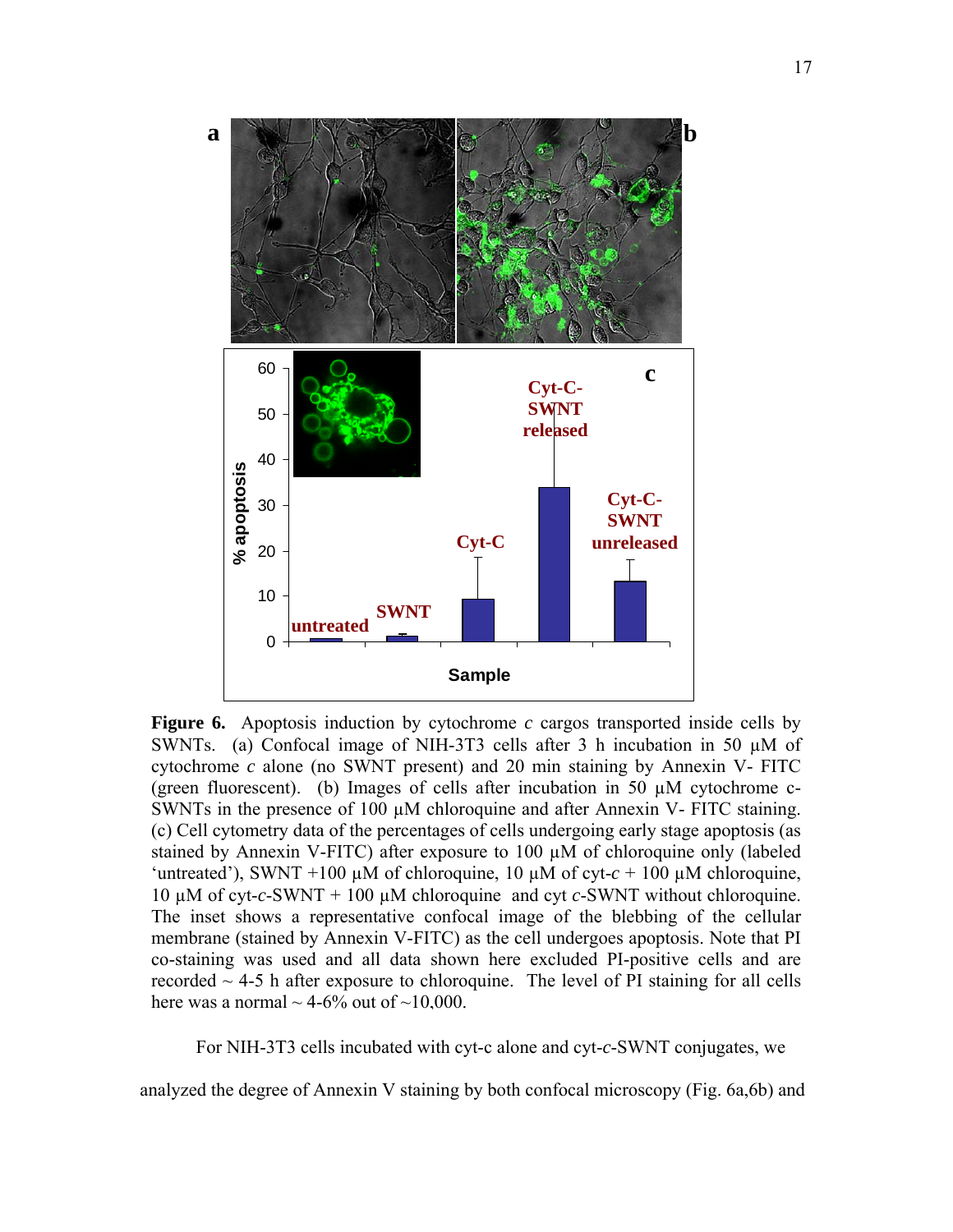cell flow cytometry (Fig. 6c). We observed significantly higher percentages of apoptosed cells incubated with cyt-*c*-SWNT conjugates than those incubated with cyt-*c* alone (Fig. 6a vs. 6b; also see Fig.6c). We also encountered apoptotic cells exhibiting blebbing of the cellular membrane stained by Annexin V-FITC (Fig.6c inset), a known phenomenon for cells undergoing apoptosis.

To investigate the effect of endosomal release on the efficiency of apoptosis induction by cyt-*c* transported by SWNTs, we carried out incubations of cells in cyt-*c*-SWNT with and without the presence of chloroquine. Higher degrees of apoptosis were consistently observed for cells treated with cyt-*c*-SWNT in the presence of chloroquine (Fig.6c) as attributed to the more efficient endosomal releasing of proteins. Note that the apoptosis results presented here were reproduced at least three times in independent experimental runs. Also, unless otherwise stated, chloroquine was used in all incubations including control experiments for fair comparisons with the positive control (cyt-*c*-SWNT + chloroquine incubation). Taken together, our data suggested that the cytochrome *c* bound and transported inside cells by SWNT carriers remained biologically active for apoptosis induction. It was unclear however, whether the cytochrome *c* functionality was obtained after detaching from the SWNT sidewalls or with the proteins bound to nanotubes. Future work is required to elucidate this issue.

#### **Conclusion**

We have found that various proteins adsorb spontaneously on the sidewalls of acid-oxidized SWNTs and this non-specific binding afford non-covalent proteinnanotube conjugates. Nanotubes appear to be generic intracellular protein transporters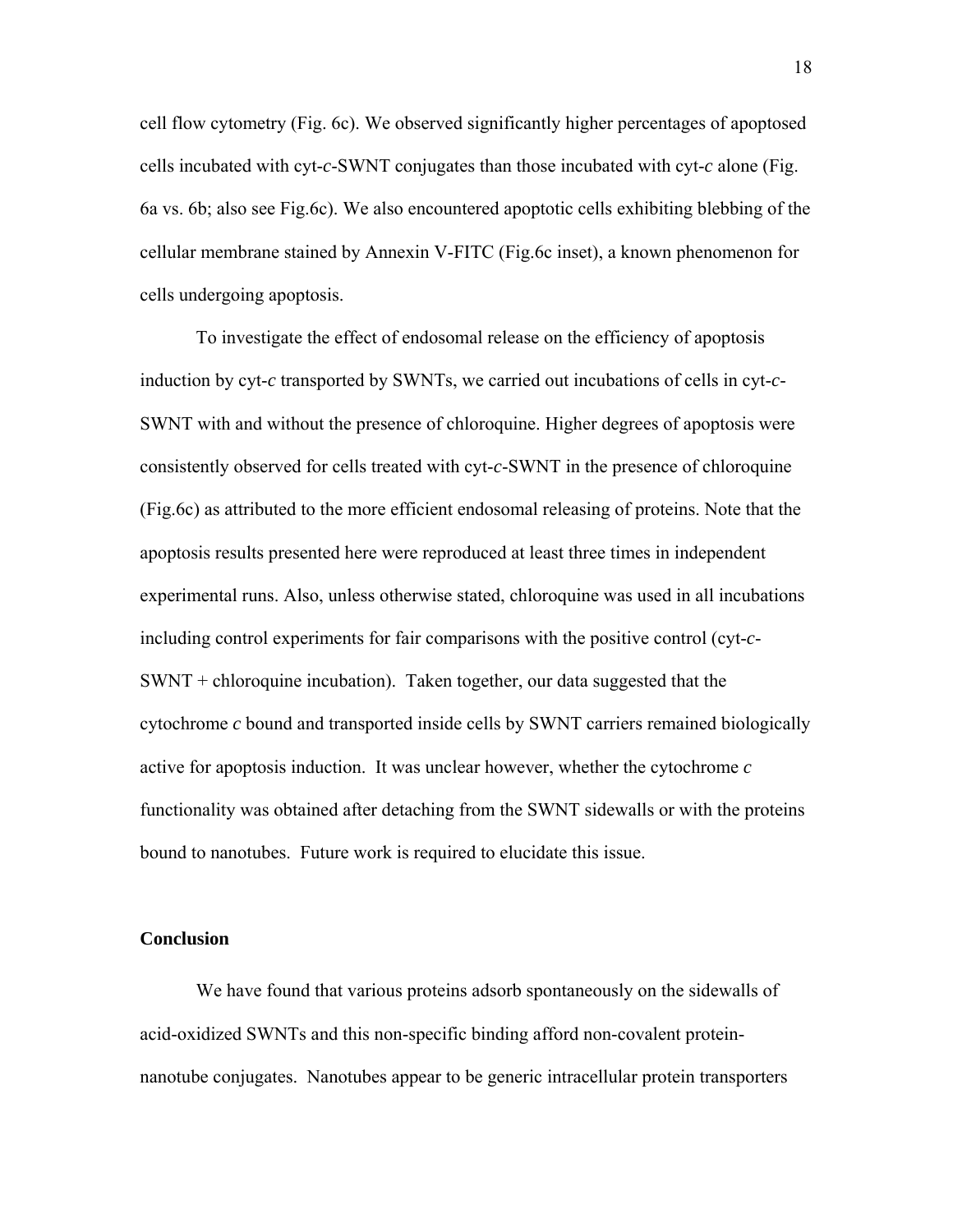for various proteins and mammalian cell lines. Cellular uptake is via the energy dependent endocytosis pathway and the endocysed species are confined inside endosomes lipid compartments. Once released into the cytoplasm of cells, the proteins can perform biological functions as evidenced by apoptosis induction by the transported cytochrome *c*. The door is currently open for addressing outstanding issues and capturing opportunities presented by nanotube molecular transporters. The detailed uptake mechanisms should be established without ambiguity. Efficient cargo releasing strategies should be developed for nanotubes since the use of chloroquine here is only to illustrate the need of endosomal release and does not represent a practical approach to for real applications. Long term cytotoxicity effects should be established for nanotubes in vitro and in vivo. The uniqueness of SWNTs as molecular transporters is beginning to emerge and need to be fully developed. Carbon nanotubes could become a new class of molecular transporters for various in-vitro and in-vivo delivery applications.

**Acknowledgments.** We would like to thank Dr. Frederic B. Kraemer for kindly providing the NIH-3T3 cells. This work is supported by NSF Stanford CPIMA.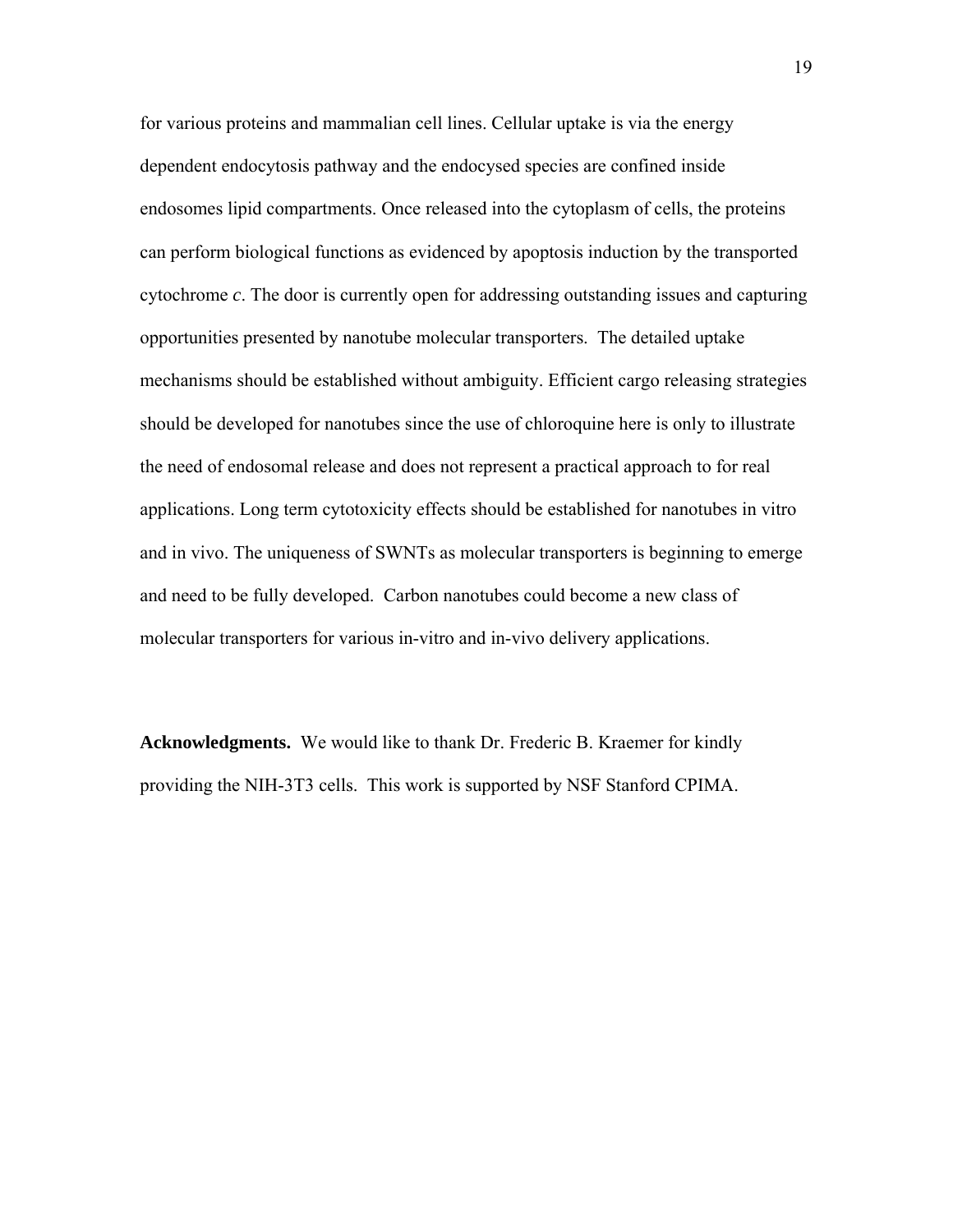### **References**

- (1) Henry, C. M. *Chem. Eng. News* **2004**, *82*, 37.
- (2) Smith, D. A.; vandeWaterbeemd, H. *Curr. Opion. Chem. Biol.* **1999**, *3*, 373.
- (3) Bendas, G. *Biodrugs* **2001**, *15*, 215.
- (4) Kam, N. W. S.; Jessop, T. C.; Wender, P. A.; Dai, H. J. *J. Am. Chem. Soc.* **2004**, *126*, 6850.
- (5) Pantarotto, D.; Briand, J.; Prato, M.; Bianco, A. *Chem. Comm.* **2004**, *1*, 16.
- (6) Lu, Q.; Moore, J. M.; Huang, G.; Mount, A. S.; Rao, A. M.; Larcom, L. L.; Ke, P. C. *Nano Lett.* **2004**, *4*, 2473
- (7) Cherukuri, P.; Bachilo, S. M.; Litovsky, S. H.; Weisman, R. B. *J. Am. Chem. Soc.* **2004**, *126*, 15638.
- (8) Bianco, A.; Hoebeke, J.; Godefroy, S.; Chaloin, O.; Pantarotto, D.; Briand, J.-P.; Muller, S.; Prato, M.; Partidos, C. D.; 16-Dec-2004, W. R. D. *J. Am. Chem. Soc.* **2005**, *127,* 58.
- (9) Chen, J.; Hammon, M. A.; Hu, H.; Chen, Y. S.; Rao, A. M.; Eklund, P. C.; Haddon, R. C. *Science* **1998**, *282*, 95.
- (10) Liu, J.; Rinzler, A. G.; Dai, H.; Hafner, J. H.; Bradley, R. K.; Boul, P. J.; Lu, A.; Iverson, T.; Shelimov, K.; Huffman, C. B.; Rodriguez-Macias, F.; Shon, Y.-S.; Lee, T. R.; Colbert, D. T.; Smalley, R. E. *Science* **1998**, *280*, 1253.
- (11) Pigault, C.; Follenius-Wund, A.; Schmutz, M.; Freyssinet, J.; Brisson, A. *J. Mol. Biol.* **1994**, *236*, 199.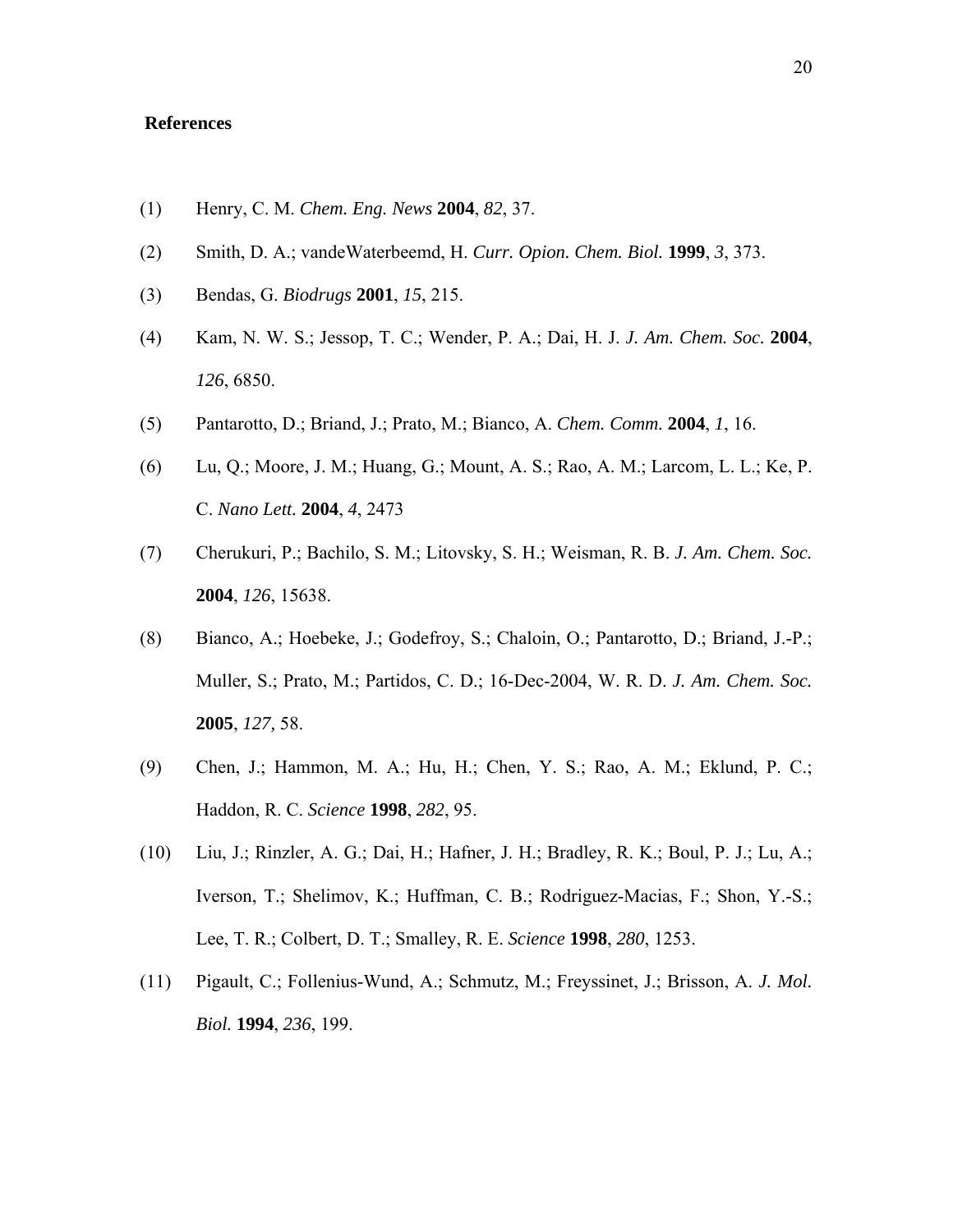- (12) Balvavoine, F.; Schultz, P.; Richard, C.; Mallouh, V.; Ebbeson, T. W.; Mioskowski, C. *Angew. Chem. Int. Ed.* **1999**, *38*, 1912.
- (13) Shim, M.; Kam, N. W. S.; Chen, R.; Li, Y.; Dai, H. *Nano Lett.* **2002**, *2*, 285.
- (14) Azamian, B. R.; Davis, J. J.; Coleman, K. S.; Bagshaw, C. B.; Green, M. L. H. *J. Am. Chem. Soc.* **2002**, *124*, 12664.
- (15) Chen, R. J.; Bangsaruntip, S.; Drouvalakis, K. A.; Kam, N. W. S.; Shim, M.; Li, Y. M.; Kim, W.; Utz, P. J.; Dai, H. J. *Proc. Nat. Acad. Sci. USA.* **2003**, *100*, 4984.
- (16) Silverstein, S. C.; Steinman, R. M.; Cohn, Z. A. *Annu. Rev. Biochem.* **1977**, *46*, 669.
- (17) Vida, T. A.; Emr, S. D. *J. Cell Bio.* **1995**, *128*, 779.
- (18) Mukherjee, S.; Ghosh, R. N.; Maxfield, F. R. *Physiol. Rev.* **1997**, *77*, 759.
- (19) Schmid, S. L. *Annu. Rev. Biochem.* **1997**, *66*, 511.
- (20) Lackey, C. A.; Murthy, N.; Press, O. W.; Tirrell, D. A.; Hoffman, A. S.; Stayton, P. S. *Bioconj. Chem.* **1999**, *10*, 401.
- (21) Cho, Y. W.; Kim, J. D.; Park, K. *J. Pharm. Pharmacol.* **2003**, *55*, 721.
- (22) Maxfield, F. R. *J. Cell Biol.* **1982**, *95*, 676.
- (23) Ogris, M.; Steinlein, P.; Kursa, M.; Mechtler, K.; Kircheis, R.; Wagner, E. *Gene Ther.* **1998**, *5*, 1425.
- (24) Zhivotovsky, B.; Orrenius, S.; Brustugun, O. T.; Doskeland, S. O. *Nature* **1998**, *391*, 449.
- (25) Cai, J.; Yang, J.; Jones, D. P. *Biochim. et Biophys. Acta* **1998**, *1366*, 139.